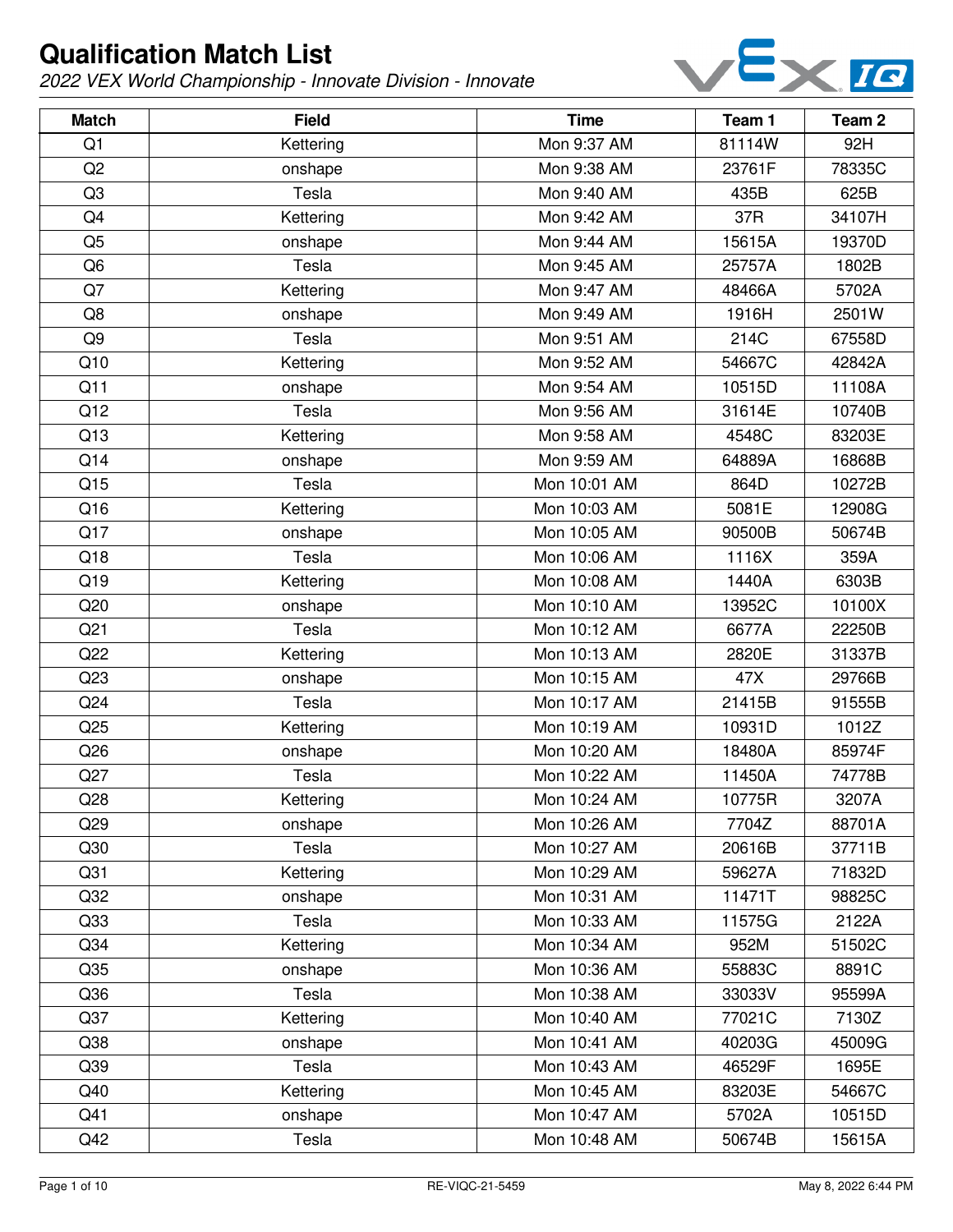

| <b>Match</b>    | <b>Field</b> | <b>Time</b>  | Team 1 | Team 2 |
|-----------------|--------------|--------------|--------|--------|
| Q43             | Kettering    | Mon 10:50 AM | 91555B | 214C   |
| Q44             | onshape      | Mon 10:52 AM | 11108A | 864D   |
| Q45             | Tesla        | Mon 10:54 AM | 78335C | 1116X  |
| Q46             | Kettering    | Mon 10:55 AM | 10740B | 37R    |
| Q47             | onshape      | Mon 10:57 AM | 3207A  | 21415B |
| Q48             | Tesla        | Mon 10:59 AM | 625B   | 64889A |
| Q49             | Kettering    | Mon 11:01 AM | 6303B  | 18480A |
| Q50             | onshape      | Mon 11:02 AM | 19370D | 7704Z  |
| Q51             | Tesla        | Mon 11:04 AM | 59627A | 13952C |
| Q52             | Kettering    | Mon 11:06 AM | 42842A | 11450A |
| Q53             | onshape      | Mon 11:08 AM | 71832D | 85974F |
| Q54             | Tesla        | Mon 11:09 AM | 92H    | 74778B |
| Q55             | Kettering    | Mon 11:11 AM | 48466A | 5081E  |
| Q56             | onshape      | Mon 11:13 AM | 95599A | 77021C |
| Q57             | Tesla        | Mon 11:15 AM | 98825C | 47X    |
| Q58             | Kettering    | Mon 11:16 AM | 16868B | 23761F |
| Q59             | onshape      | Mon 11:18 AM | 22250B | 33033V |
| Q60             | Tesla        | Mon 11:20 AM | 8891C  | 81114W |
| Q61             | Kettering    | Mon 11:22 AM | 10100X | 25757A |
| Q <sub>62</sub> | onshape      | Mon 11:23 AM | 2122A  | 10775R |
| Q63             | Tesla        | Mon 11:25 AM | 1916H  | 46529F |
| Q64             | Kettering    | Mon 11:27 AM | 1695E  | 10272B |
| Q65             | onshape      | Mon 11:29 AM | 31614E | 10931D |
| Q66             | Tesla        | Mon 11:30 AM | 1802B  | 11471T |
| Q67             | Kettering    | Mon 11:32 AM | 67558D | 90500B |
| Q68             | onshape      | Mon 11:34 AM | 34107H | 20616B |
| Q69             | Tesla        | Mon 11:36 AM | 29766B | 1440A  |
| Q70             | Kettering    | Mon 11:37 AM | 1012Z  | 435B   |
| Q71             | onshape      | Mon 11:39 AM | 359A   | 4548C  |
| Q72             | Tesla        | Mon 11:41 AM | 952M   | 2820E  |
| Q73             | Kettering    | Mon 11:43 AM | 37711B | 40203G |
| Q74             | onshape      | Mon 11:44 AM | 51502C | 12908G |
| Q75             | Tesla        | Mon 11:46 AM | 2501W  | 6677A  |
| Q76             | Kettering    | Mon 11:48 AM | 88701A | 11575G |
| Q77             | onshape      | Mon 11:50 AM | 31337B | 55883C |
| Q78             | Tesla        | Mon 11:51 AM | 7130Z  | 45009G |
| Q79             | Kettering    | Mon 1:00 PM  | 22250B | 95599A |
| Q80             | onshape      | Mon 1:01 PM  | 54667C | 8891C  |
| Q81             | Tesla        | Mon 1:03 PM  | 33033V | 23761F |
| Q82             | Kettering    | Mon 1:05 PM  | 50674B | 5702A  |
| Q83             | onshape      | Mon 1:07 PM  | 74778B | 3207A  |
| Q84             | Tesla        | Mon 1:08 PM  | 5081E  | 81114W |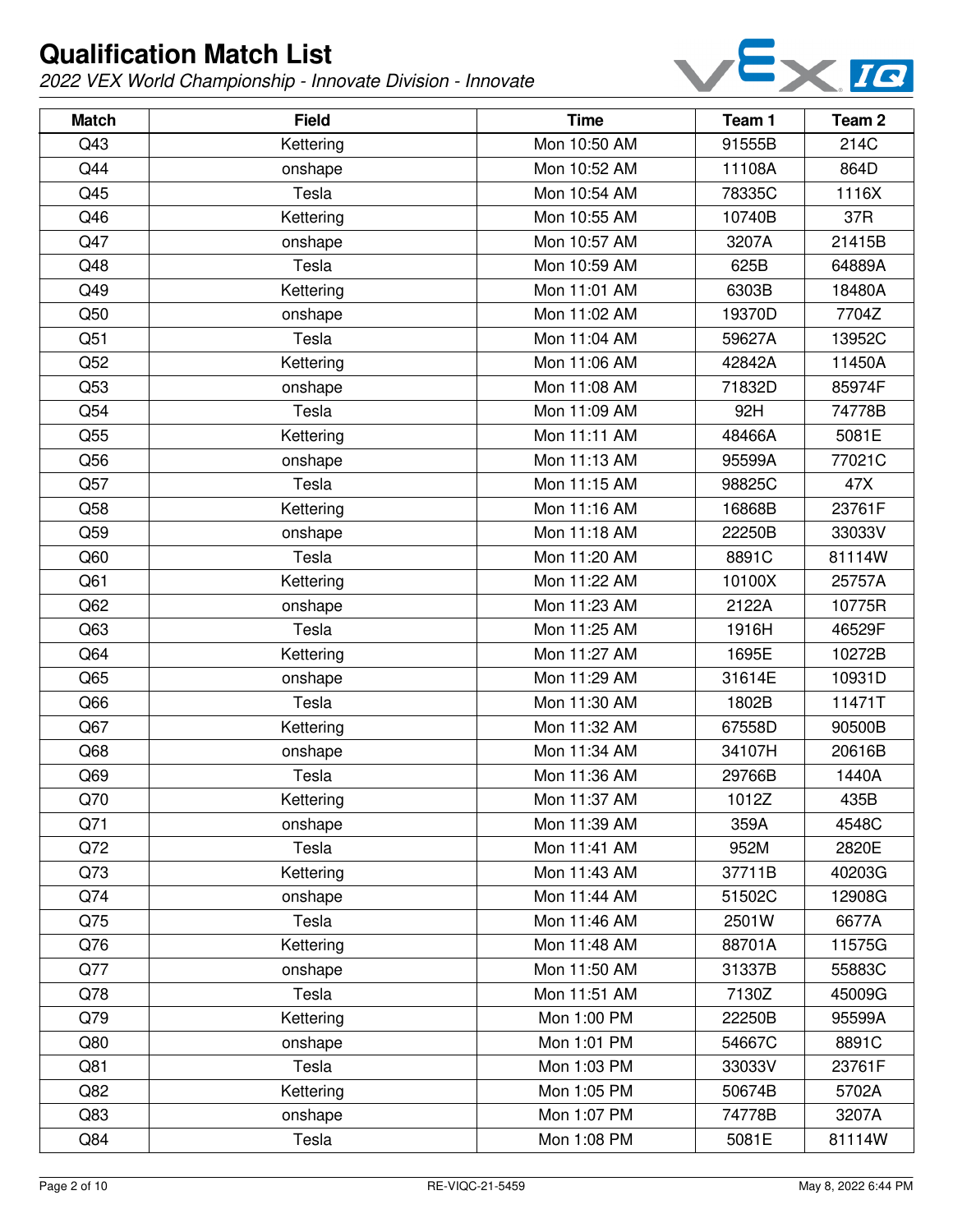

| <b>Match</b> | <b>Field</b> | <b>Time</b> | Team 1 | Team 2 |
|--------------|--------------|-------------|--------|--------|
| Q85          | Kettering    | Mon 1:10 PM | 1695E  | 31614E |
| Q86          | onshape      | Mon 1:12 PM | 42842A | 59627A |
| Q87          | Tesla        | Mon 1:14 PM | 16868B | 6303B  |
| Q88          | Kettering    | Mon 1:15 PM | 85974F | 1440A  |
| Q89          | onshape      | Mon 1:17 PM | 98825C | 11108A |
| Q90          | Tesla        | Mon 1:19 PM | 71832D | 11471T |
| Q91          | Kettering    | Mon 1:21 PM | 1012Z  | 47X    |
| Q92          | onshape      | Mon 1:22 PM | 25757A | 34107H |
| Q93          | Tesla        | Mon 1:24 PM | 64889A | 15615A |
| Q94          | Kettering    | Mon 1:26 PM | 7704Z  | 91555B |
| Q95          | onshape      | Mon 1:28 PM | 67558D | 78335C |
| Q96          | Tesla        | Mon 1:29 PM | 31337B | 1116X  |
| Q97          | Kettering    | Mon 1:31 PM | 6677A  | 40203G |
| Q98          | onshape      | Mon 1:33 PM | 10272B | 83203E |
| Q99          | Tesla        | Mon 1:35 PM | 1802B  | 18480A |
| Q100         | Kettering    | Mon 1:36 PM | 45009G | 952M   |
| Q101         | onshape      | Mon 1:38 PM | 37R    | 11575G |
| Q102         | Tesla        | Mon 1:40 PM | 864D   | 51502C |
| Q103         | Kettering    | Mon 1:42 PM | 29766B | 21415B |
| Q104         | onshape      | Mon 1:43 PM | 55883C | 2501W  |
| Q105         | Tesla        | Mon 1:45 PM | 19370D | 46529F |
| Q106         | Kettering    | Mon 1:47 PM | 88701A | 37711B |
| Q107         | onshape      | Mon 1:49 PM | 90500B | 1916H  |
| Q108         | Tesla        | Mon 1:50 PM | 92H    | 10515D |
| Q109         | Kettering    | Mon 1:52 PM | 13952C | 2820E  |
| Q110         | onshape      | Mon 1:54 PM | 12908G | 625B   |
| Q111         | Tesla        | Mon 1:56 PM | 10931D | 359A   |
| Q112         | Kettering    | Mon 1:57 PM | 10100X | 20616B |
| Q113         | onshape      | Mon 1:59 PM | 435B   | 48466A |
| Q114         | Tesla        | Mon 2:01 PM | 214C   | 10740B |
| Q115         | Kettering    | Mon 2:03 PM | 7130Z  | 2122A  |
| Q116         | onshape      | Mon 2:04 PM | 11450A | 77021C |
| Q117         | Tesla        | Mon 2:06 PM | 4548C  | 10775R |
| Q118         | Kettering    | Mon 2:08 PM | 22250B | 1012Z  |
| Q119         | onshape      | Mon 2:10 PM | 71832D | 5081E  |
| Q120         | Tesla        | Mon 2:11 PM | 33033V | 98825C |
| Q121         | Kettering    | Mon 2:13 PM | 45009G | 5702A  |
| Q122         | onshape      | Mon 2:15 PM | 21415B | 74778B |
| Q123         | Tesla        | Mon 2:17 PM | 7704Z  | 59627A |
| Q124         | Kettering    | Mon 2:18 PM | 81114W | 19370D |
| Q125         | onshape      | Mon 2:20 PM | 42842A | 16868B |
| Q126         | Tesla        | Mon 2:22 PM | 51502C | 37R    |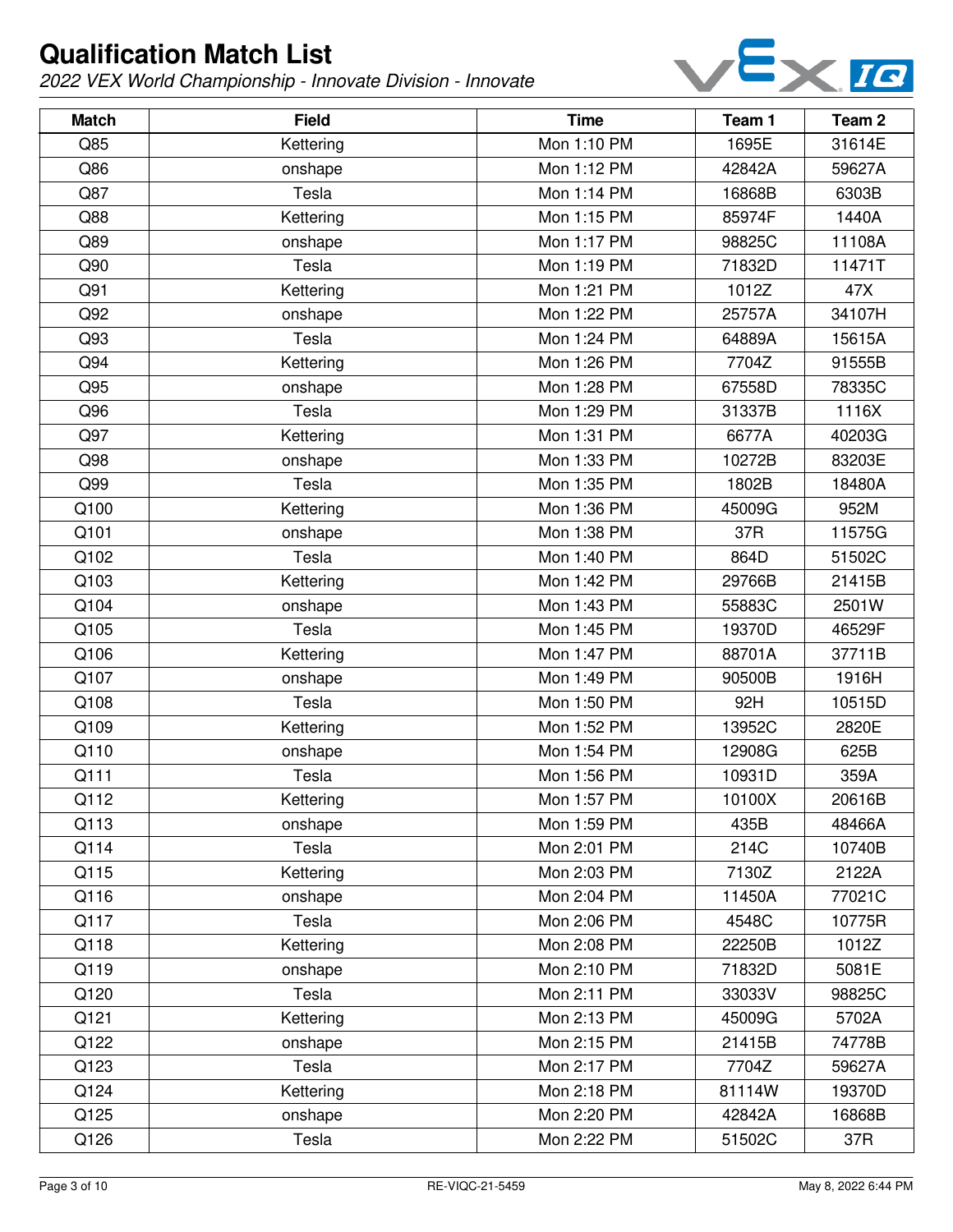

| <b>Match</b> | <b>Field</b> | <b>Time</b> | Team 1 | Team <sub>2</sub> |
|--------------|--------------|-------------|--------|-------------------|
| Q127         | Kettering    | Mon 2:24 PM | 34107H | 29766B            |
| Q128         | onshape      | Mon 2:25 PM | 40203G | 31337B            |
| Q129         | Tesla        | Mon 2:27 PM | 64889A | 92H               |
| Q130         | Kettering    | Mon 2:29 PM | 11575G | 50674B            |
| Q131         | onshape      | Mon 2:31 PM | 37711B | 6303B             |
| Q132         | Tesla        | Mon 2:32 PM | 8891C  | 85974F            |
| Q133         | Kettering    | Mon 2:34 PM | 13952C | 48466A            |
| Q134         | onshape      | Mon 2:36 PM | 10515D | 7130Z             |
| Q135         | Tesla        | Mon 2:38 PM | 1440A  | 11450A            |
| Q136         | Kettering    | Mon 2:39 PM | 214C   | 1916H             |
| Q137         | onshape      | Mon 2:41 PM | 46529F | 10100X            |
| Q138         | Tesla        | Mon 2:43 PM | 18480A | 864D              |
| Q139         | Kettering    | Mon 2:45 PM | 90500B | 4548C             |
| Q140         | onshape      | Mon 2:46 PM | 78335C | 359A              |
| Q141         | Tesla        | Mon 2:48 PM | 91555B | 952M              |
| Q142         | Kettering    | Mon 2:50 PM | 10272B | 31614E            |
| Q143         | onshape      | Mon 2:52 PM | 2820E  | 1116X             |
| Q144         | Tesla        | Mon 2:53 PM | 3207A  | 1802B             |
| Q145         | Kettering    | Mon 2:55 PM | 77021C | 25757A            |
| Q146         | onshape      | Mon 2:57 PM | 83203E | 6677A             |
| Q147         | Tesla        | Mon 2:59 PM | 2122A  | 54667C            |
| Q148         | Kettering    | Mon 3:00 PM | 95599A | 10775R            |
| Q149         | onshape      | Mon 3:02 PM | 11108A | 55883C            |
| Q150         | Tesla        | Mon 3:04 PM | 47X    | 88701A            |
| Q151         | Kettering    | Mon 3:06 PM | 23761F | 67558D            |
| Q152         | onshape      | Mon 3:07 PM | 2501W  | 11471T            |
| Q153         | Tesla        | Mon 3:09 PM | 10740B | 435B              |
| Q154         | Kettering    | Mon 3:11 PM | 20616B | 10931D            |
| Q155         | onshape      | Mon 3:13 PM | 625B   | 1695E             |
| Q156         | Tesla        | Mon 3:14 PM | 15615A | 12908G            |
| Q157         | Kettering    | Mon 3:16 PM | 51502C | 50674B            |
| Q158         | onshape      | Mon 3:18 PM | 11575G | 71832D            |
| Q159         | Tesla        | Mon 3:20 PM | 18480A | 22250B            |
| Q160         | Kettering    | Mon 3:21 PM | 92H    | 864D              |
| Q161         | onshape      | Mon 3:23 PM | 85974F | 37R               |
| Q162         | Tesla        | Mon 3:25 PM | 10515D | 33033V            |
| Q163         | Kettering    | Mon 3:27 PM | 1802B  | 91555B            |
| Q164         | onshape      | Mon 3:28 PM | 46529F | 2820E             |
| Q165         | Tesla        | Mon 3:30 PM | 21415B | 6677A             |
| Q166         | Kettering    | Mon 3:32 PM | 31614E | 1012Z             |
| Q167         | onshape      | Mon 3:34 PM | 11450A | 7704Z             |
| Q168         | Tesla        | Mon 3:35 PM | 10272B | 40203G            |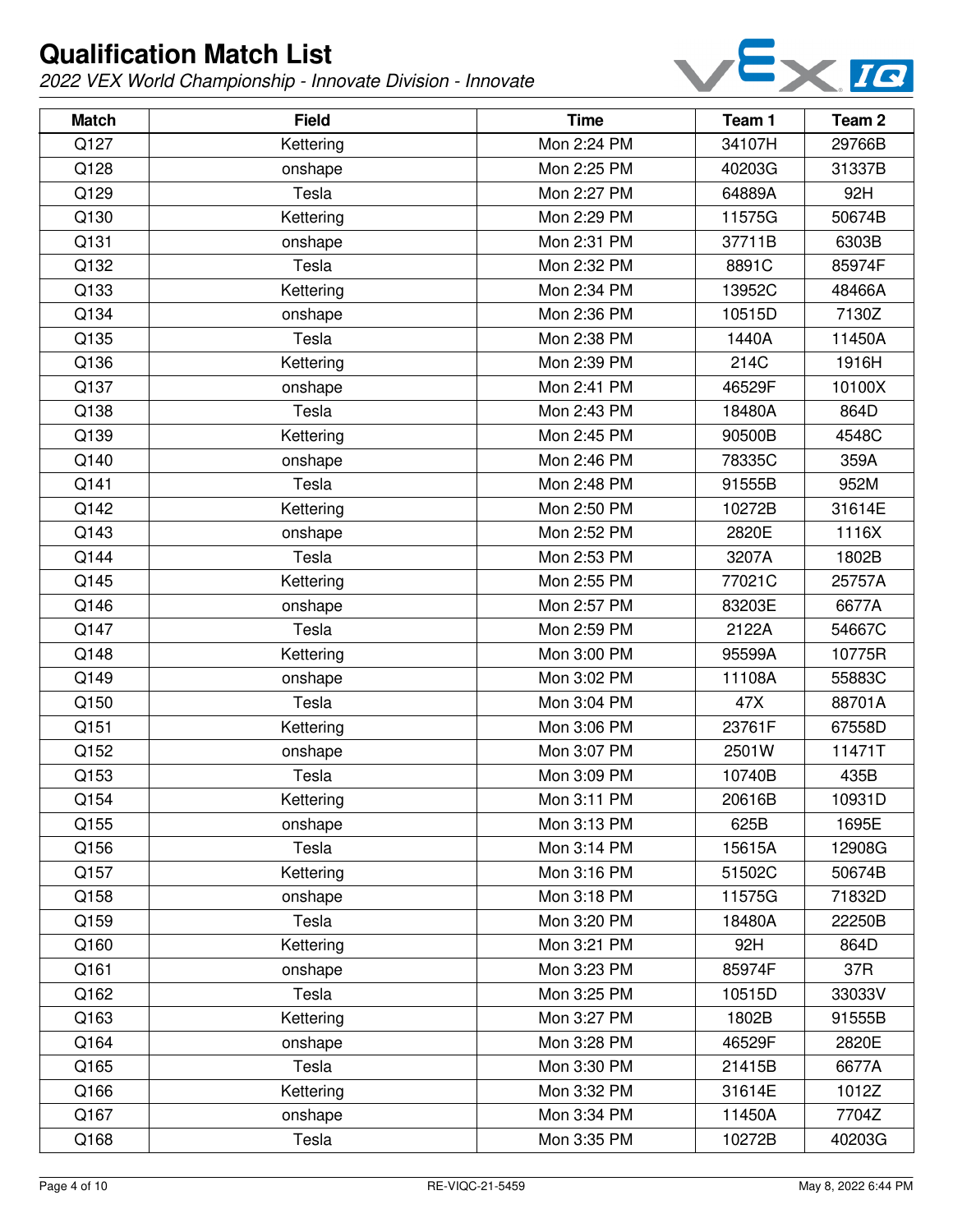

| <b>Match</b> | <b>Field</b> | <b>Time</b> | Team 1 | Team <sub>2</sub> |
|--------------|--------------|-------------|--------|-------------------|
| Q169         | Kettering    | Mon 3:37 PM | 10775R | 34107H            |
| Q170         | onshape      | Mon 3:39 PM | 31337B | 47X               |
| Q171         | Tesla        | Mon 3:41 PM | 74778B | 2501W             |
| Q172         | Kettering    | Mon 3:42 PM | 10740B | 77021C            |
| Q173         | onshape      | Mon 3:44 PM | 1916H  | 67558D            |
| Q174         | Tesla        | Mon 3:46 PM | 359A   | 16868B            |
| Q175         | Kettering    | Mon 3:48 PM | 45009G | 81114W            |
| Q176         | onshape      | Mon 3:49 PM | 98825C | 23761F            |
| Q177         | Tesla        | Mon 3:51 PM | 11471T | 11108A            |
| Q178         | Kettering    | Mon 3:53 PM | 1116X  | 5081E             |
| Q179         | onshape      | Mon 3:55 PM | 625B   | 20616B            |
| Q180         | Tesla        | Mon 3:56 PM | 90500B | 64889A            |
| Q181         | Kettering    | Mon 3:58 PM | 59627A | 19370D            |
| Q182         | onshape      | Mon 4:00 PM | 3207A  | 8891C             |
| Q183         | Tesla        | Mon 4:02 PM | 25757A | 2122A             |
| Q184         | Kettering    | Mon 4:03 PM | 88701A | 55883C            |
| Q185         | onshape      | Mon 4:05 PM | 15615A | 83203E            |
| Q186         | Tesla        | Mon 4:07 PM | 10931D | 37711B            |
| Q187         | Kettering    | Mon 4:09 PM | 435B   | 1695E             |
| Q188         | onshape      | Mon 4:10 PM | 952M   | 214C              |
| Q189         | Tesla        | Mon 4:12 PM | 29766B | 78335C            |
| Q190         | Kettering    | Mon 4:14 PM | 13952C | 42842A            |
| Q191         | onshape      | Mon 4:16 PM | 5702A  | 4548C             |
| Q192         | Tesla        | Mon 4:17 PM | 10100X | 7130Z             |
| Q193         | Kettering    | Mon 4:19 PM | 12908G | 6303B             |
| Q194         | onshape      | Mon 4:21 PM | 1440A  | 95599A            |
| Q195         | Tesla        | Mon 4:23 PM | 48466A | 54667C            |
| Q196         | Kettering    | Mon 4:24 PM | 7704Z  | 21415B            |
| Q197         | onshape      | Mon 4:26 PM | 10775R | 359A              |
| Q198         | Tesla        | Mon 4:28 PM | 10515D | 51502C            |
| Q199         | Kettering    | Mon 4:30 PM | 92H    | 98825C            |
| Q200         | onshape      | Mon 4:31 PM | 64889A | 10272B            |
| Q201         | Tesla        | Mon 4:33 PM | 37R    | 1012Z             |
| Q202         | Kettering    | Mon 4:35 PM | 85974F | 50674B            |
| Q203         | onshape      | Mon 4:37 PM | 77021C | 46529F            |
| Q204         | Tesla        | Mon 4:38 PM | 47X    | 23761F            |
| Q205         | Kettering    | Mon 4:40 PM | 34107H | 18480A            |
| Q206         | onshape      | Mon 4:42 PM | 37711B | 16868B            |
| Q207         | Tesla        | Mon 4:44 PM | 2501W  | 15615A            |
| Q208         | Kettering    | Mon 4:45 PM | 81114W | 90500B            |
| Q209         | onshape      | Mon 4:47 PM | 67558D | 71832D            |
| Q210         | Tesla        | Mon 4:49 PM | 2122A  | 10931D            |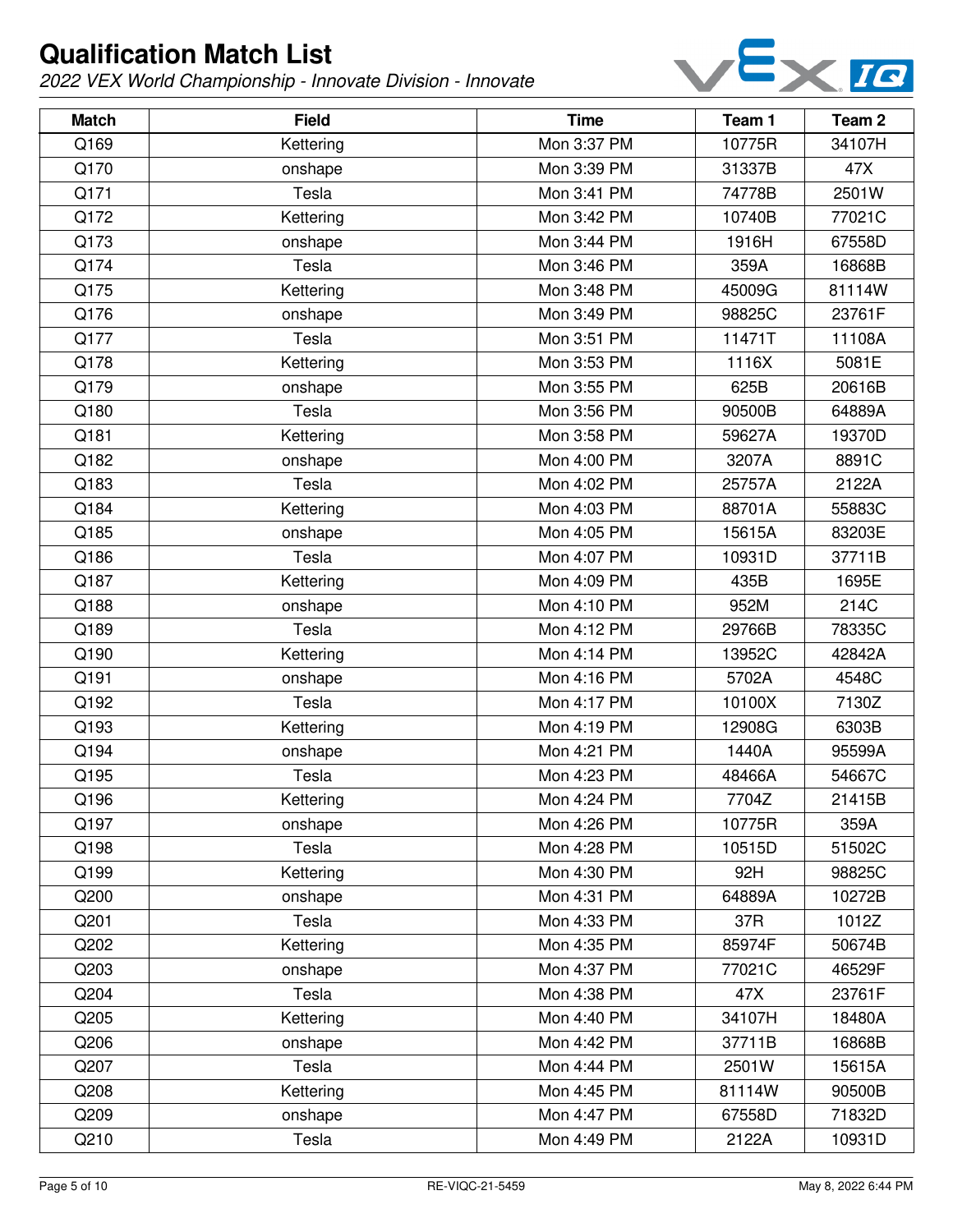

| <b>Match</b> | <b>Field</b> | <b>Time</b> | Team 1 | Team <sub>2</sub> |
|--------------|--------------|-------------|--------|-------------------|
| Q211         | Kettering    | Mon 4:51 PM | 8891C  | 10100X            |
| Q212         | onshape      | Mon 4:52 PM | 1916H  | 42842A            |
| Q213         | Tesla        | Mon 4:54 PM | 74778B | 91555B            |
| Q214         | Kettering    | Mon 4:56 PM | 54667C | 33033V            |
| Q215         | onshape      | Mon 4:58 PM | 4548C  | 48466A            |
| Q216         | Tesla        | Mon 4:59 PM | 19370D | 22250B            |
| Q217         | Kettering    | Mon 5:01 PM | 11108A | 625B              |
| Q218         | onshape      | Mon 5:03 PM | 7130Z  | 31337B            |
| Q219         | Tesla        | Mon 5:05 PM | 20616B | 95599A            |
| Q220         | Kettering    | Mon 5:06 PM | 1116X  | 864D              |
| Q221         | onshape      | Mon 5:08 PM | 40203G | 11450A            |
| Q222         | Tesla        | Mon 5:10 PM | 3207A  | 952M              |
| Q223         | Kettering    | Mon 5:12 PM | 435B   | 29766B            |
| Q224         | onshape      | Mon 5:13 PM | 83203E | 88701A            |
| Q225         | Tesla        | Mon 5:15 PM | 6303B  | 2820E             |
| Q226         | Kettering    | Mon 5:17 PM | 78335C | 11575G            |
| Q227         | onshape      | Mon 5:19 PM | 12908G | 5702A             |
| Q228         | Tesla        | Mon 5:20 PM | 6677A  | 1802B             |
| Q229         | Kettering    | Mon 5:22 PM | 5081E  | 214C              |
| Q230         | onshape      | Mon 5:24 PM | 55883C | 25757A            |
| Q231         | Tesla        | Mon 5:26 PM | 11471T | 13952C            |
| Q232         | Kettering    | Mon 5:27 PM | 1695E  | 59627A            |
| Q233         | onshape      | Mon 5:29 PM | 31614E | 1440A             |
| Q234         | Tesla        | Mon 5:31 PM | 45009G | 10740B            |
| Q235         | Kettering    | Mon 5:33 PM | 8891C  | 21415B            |
| Q236         | onshape      | Mon 5:34 PM | 22250B | 64889A            |
| Q237         | Tesla        | Mon 5:36 PM | 50674B | 7130Z             |
| Q238         | Kettering    | Mon 5:38 PM | 91555B | 359A              |
| Q239         | onshape      | Mon 5:40 PM | 10100X | 10515D            |
| Q240         | Tesla        | Mon 5:41 PM | 98825C | 85974F            |
| Q241         | Kettering    | Mon 5:43 PM | 10272B | 33033V            |
| Q242         | onshape      | Mon 5:45 PM | 3207A  | 1916H             |
| Q243         | Tesla        | Mon 5:47 PM | 1012Z  | 67558D            |
| Q244         | Kettering    | Mon 5:48 PM | 2122A  | 7704Z             |
| Q245         | onshape      | Mon 5:50 PM | 10775R | 1116X             |
| Q246         | Tesla        | Mon 5:52 PM | 12908G | 18480A            |
| Q247         | Kettering    | Mon 5:54 PM | 1802B  | 46529F            |
| Q248         | onshape      | Mon 5:55 PM | 6303B  | 54667C            |
| Q249         | Tesla        | Mon 5:57 PM | 16868B | 6677A             |
| Q250         | Kettering    | Mon 5:59 PM | 37R    | 15615A            |
| Q251         | onshape      | Mon 6:01 PM | 23761F | 59627A            |
| Q252         | Tesla        | Mon 6:02 PM | 40203G | 5081E             |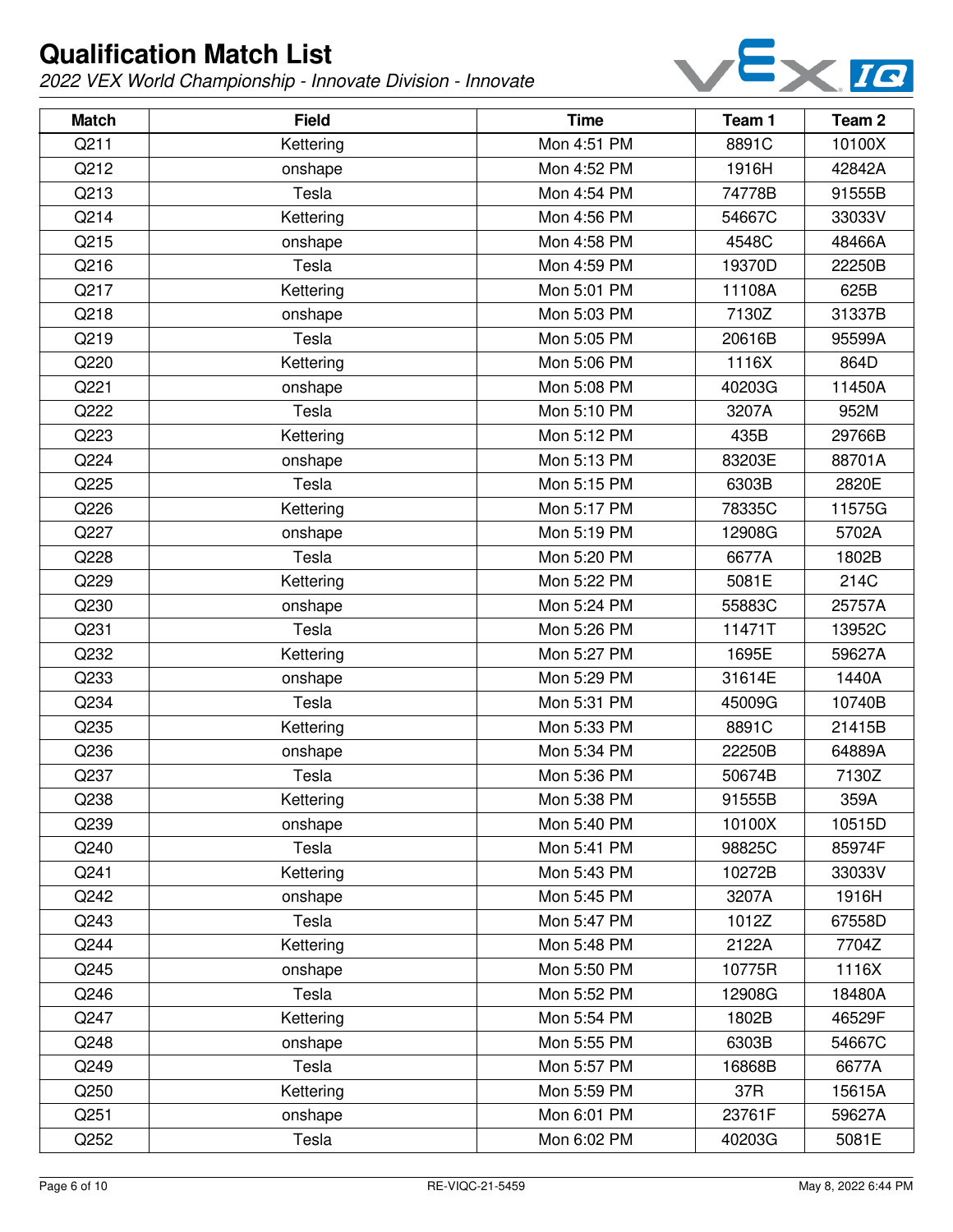

| <b>Match</b> | <b>Field</b> | <b>Time</b> | Team 1 | Team <sub>2</sub> |
|--------------|--------------|-------------|--------|-------------------|
| Q253         | Kettering    | Mon 6:04 PM | 864D   | 34107H            |
| Q254         | onshape      | Mon 6:06 PM | 10740B | 1695E             |
| Q255         | Tesla        | Mon 6:08 PM | 11108A | 1440A             |
| Q256         | Kettering    | Mon 6:09 PM | 11450A | 37711B            |
| Q257         | onshape      | Mon 6:11 PM | 74778B | 31614E            |
| Q258         | Tesla        | Mon 6:13 PM | 2501W  | 78335C            |
| Q259         | Kettering    | Mon 6:15 PM | 2820E  | 51502C            |
| Q260         | onshape      | Mon 6:16 PM | 11471T | 952M              |
| Q261         | Tesla        | Mon 6:18 PM | 25757A | 90500B            |
| Q262         | Kettering    | Mon 6:20 PM | 5702A  | 29766B            |
| Q263         | onshape      | Mon 6:22 PM | 48466A | 92H               |
| Q264         | Tesla        | Mon 6:23 PM | 55883C | 45009G            |
| Q265         | Kettering    | Mon 6:25 PM | 95599A | 31337B            |
| Q266         | onshape      | Mon 6:27 PM | 71832D | 19370D            |
| Q267         | Tesla        | Mon 6:29 PM | 88701A | 435B              |
| Q268         | Kettering    | Mon 6:30 PM | 20616B | 13952C            |
| Q269         | onshape      | Mon 6:32 PM | 625B   | 77021C            |
| Q270         | Tesla        | Mon 6:34 PM | 81114W | 10931D            |
| Q271         | Kettering    | Mon 6:36 PM | 47X    | 42842A            |
| Q272         | onshape      | Mon 6:37 PM | 11575G | 4548C             |
| Q273         | Tesla        | Mon 6:39 PM | 83203E | 214C              |
| Q274         | Kettering    | Tue 8:15 AM | 7130Z  | 6677A             |
| Q275         | onshape      | Tue 8:16 AM | 67558D | 10775R            |
| Q276         | Tesla        | Tue 8:18 AM | 33033V | 3207A             |
| Q277         | Kettering    | Tue 8:20 AM | 7704Z  | 8891C             |
| Q278         | onshape      | Tue 8:22 AM | 864D   | 22250B            |
| Q279         | Tesla        | Tue 8:24 AM | 12908G | 11108A            |
| Q280         | Kettering    | Tue 8:26 AM | 23761F | 25757A            |
| Q281         | onshape      | Tue 8:27 AM | 5702A  | 10272B            |
| Q282         | Tesla        | Tue 8:29 AM | 1440A  | 90500B            |
| Q283         | Kettering    | Tue 8:31 AM | 1012Z  | 11450A            |
| Q284         | onshape      | Tue 8:33 AM | 34107H | 2501W             |
| Q285         | Tesla        | Tue 8:35 AM | 51502C | 92H               |
| Q286         | Kettering    | Tue 8:37 AM | 21415B | 55883C            |
| Q287         | onshape      | Tue 8:38 AM | 37711B | 1695E             |
| Q288         | Tesla        | Tue 8:40 AM | 46529F | 10740B            |
| Q289         | Kettering    | Tue 8:42 AM | 50674B | 13952C            |
| Q290         | onshape      | Tue 8:44 AM | 85974F | 11471T            |
| Q291         | Tesla        | Tue 8:46 AM | 11575G | 10515D            |
| Q292         | Kettering    | Tue 8:48 AM | 59627A | 10100X            |
| Q293         | onshape      | Tue 8:49 AM | 5081E  | 952M              |
| Q294         | Tesla        | Tue 8:51 AM | 64889A | 1916H             |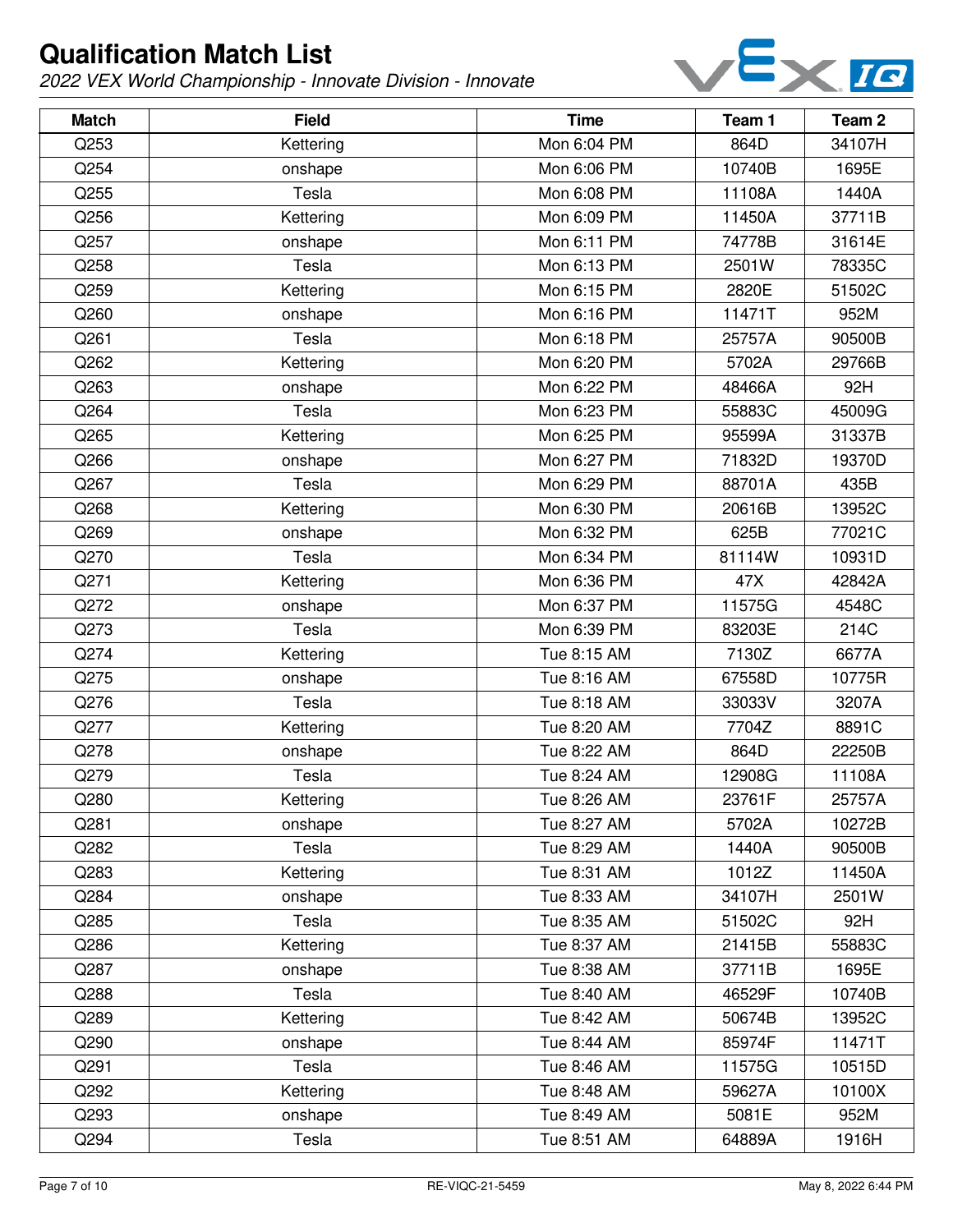

| <b>Match</b> | <b>Field</b> | <b>Time</b>  | Team 1 | Team <sub>2</sub> |
|--------------|--------------|--------------|--------|-------------------|
| Q295         | Kettering    | Tue 8:53 AM  | 359A   | 29766B            |
| Q296         | onshape      | Tue 8:55 AM  | 1116X  | 435B              |
| Q297         | Tesla        | Tue 8:57 AM  | 6303B  | 78335C            |
| Q298         | Kettering    | Tue 8:59 AM  | 42842A | 19370D            |
| Q299         | onshape      | Tue 9:00 AM  | 91555B | 48466A            |
| Q300         | Tesla        | Tue 9:02 AM  | 47X    | 37R               |
| Q301         | Kettering    | Tue 9:04 AM  | 15615A | 10931D            |
| Q302         | onshape      | Tue 9:06 AM  | 54667C | 40203G            |
| Q303         | Tesla        | Tue 9:08 AM  | 77021C | 1802B             |
| Q304         | Kettering    | Tue 9:10 AM  | 16868B | 20616B            |
| Q305         | onshape      | Tue 9:11 AM  | 625B   | 71832D            |
| Q306         | Tesla        | Tue 9:13 AM  | 31614E | 81114W            |
| Q307         | Kettering    | Tue 9:15 AM  | 31337B | 98825C            |
| Q308         | onshape      | Tue 9:17 AM  | 214C   | 2122A             |
| Q309         | Tesla        | Tue 9:19 AM  | 18480A | 4548C             |
| Q310         | Kettering    | Tue 9:21 AM  | 88701A | 74778B            |
| Q311         | onshape      | Tue 9:22 AM  | 2820E  | 45009G            |
| Q312         | Tesla        | Tue 9:24 AM  | 95599A | 83203E            |
| Q313         | Kettering    | Tue 9:26 AM  | 10272B | 3207A             |
| Q314         | onshape      | Tue 9:28 AM  | 92H    | 37711B            |
| Q315         | Tesla        | Tue 9:30 AM  | 864D   | 2501W             |
| Q316         | Kettering    | Tue 9:32 AM  | 8891C  | 11450A            |
| Q317         | onshape      | Tue 9:33 AM  | 33033V | 55883C            |
| Q318         | Tesla        | Tue 9:35 AM  | 21415B | 11575G            |
| Q319         | Kettering    | Tue 9:37 AM  | 359A   | 67558D            |
| Q320         | onshape      | Tue 9:39 AM  | 10100X | 51502C            |
| Q321         | Tesla        | Tue 9:41 AM  | 11471T | 46529F            |
| Q322         | Kettering    | Tue 9:43 AM  | 7130Z  | 59627A            |
| Q323         | onshape      | Tue 9:44 AM  | 16868B | 1916H             |
| Q324         | Tesla        | Tue 9:46 AM  | 71832D | 10515D            |
| Q325         | Kettering    | Tue 9:48 AM  | 6677A  | 29766B            |
| Q326         | onshape      | Tue 9:50 AM  | 15615A | 98825C            |
| Q327         | Tesla        | Tue 9:52 AM  | 34107H | 22250B            |
| Q328         | Kettering    | Tue 9:54 AM  | 7704Z  | 31614E            |
| Q329         | onshape      | Tue 9:55 AM  | 90500B | 47X               |
| Q330         | Tesla        | Tue 9:57 AM  | 1012Z  | 64889A            |
| Q331         | Kettering    | Tue 9:59 AM  | 5081E  | 10775R            |
| Q332         | onshape      | Tue 10:01 AM | 1440A  | 1802B             |
| Q333         | Tesla        | Tue 10:03 AM | 45009G | 95599A            |
| Q334         | Kettering    | Tue 10:05 AM | 48466A | 77021C            |
| Q335         | onshape      | Tue 10:06 AM | 10931D | 91555B            |
| Q336         | Tesla        | Tue 10:08 AM | 83203E | 5702A             |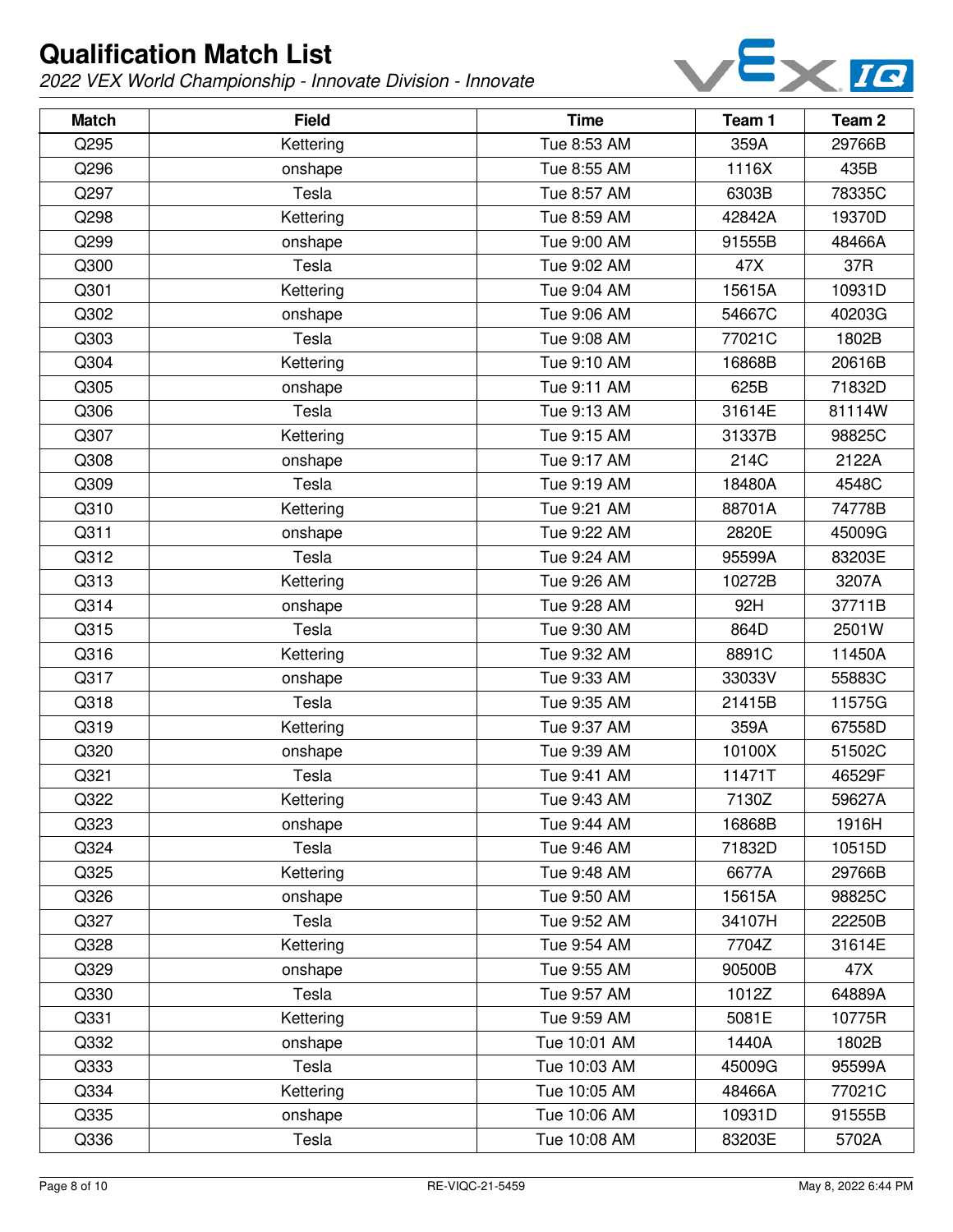

| <b>Match</b> | <b>Field</b> | <b>Time</b>  | Team 1 | Team <sub>2</sub> |
|--------------|--------------|--------------|--------|-------------------|
| Q337         | Kettering    | Tue 10:10 AM | 19370D | 214C              |
| Q338         | onshape      | Tue 10:12 AM | 37R    | 13952C            |
| Q339         | Tesla        | Tue 10:14 AM | 78335C | 20616B            |
| Q340         | Kettering    | Tue 10:16 AM | 1695E  | 54667C            |
| Q341         | onshape      | Tue 10:17 AM | 435B   | 18480A            |
| Q342         | Tesla        | Tue 10:19 AM | 85974F | 81114W            |
| Q343         | Kettering    | Tue 10:21 AM | 40203G | 50674B            |
| Q344         | onshape      | Tue 10:23 AM | 2820E  | 88701A            |
| Q345         | Tesla        | Tue 10:25 AM | 952M   | 1116X             |
| Q346         | Kettering    | Tue 10:27 AM | 25757A | 12908G            |
| Q347         | onshape      | Tue 10:28 AM | 11108A | 74778B            |
| Q348         | Tesla        | Tue 10:30 AM | 4548C  | 2122A             |
| Q349         | Kettering    | Tue 10:32 AM | 6303B  | 42842A            |
| Q350         | onshape      | Tue 10:34 AM | 10740B | 23761F            |
| Q351         | Tesla        | Tue 10:36 AM | 31337B | 625B              |
| Q352         | Kettering    | Tue 10:38 AM | 2501W  | 71832D            |
| Q353         | onshape      | Tue 10:39 AM | 55883C | 864D              |
| Q354         | Tesla        | Tue 10:41 AM | 1440A  | 10100X            |
| Q355         | Kettering    | Tue 10:43 AM | 77021C | 31614E            |
| Q356         | onshape      | Tue 10:45 AM | 214C   | 16868B            |
| Q357         | Tesla        | Tue 10:47 AM | 67558D | 22250B            |
| Q358         | Kettering    | Tue 10:49 AM | 20616B | 46529F            |
| Q359         | onshape      | Tue 10:50 AM | 48466A | 15615A            |
| Q360         | Tesla        | Tue 10:52 AM | 33033V | 90500B            |
| Q361         | Kettering    | Tue 10:54 AM | 81114W | 51502C            |
| Q362         | onshape      | Tue 10:56 AM | 19370D | 37711B            |
| Q363         | Tesla        | Tue 10:58 AM | 10775R | 47X               |
| Q364         | Kettering    | Tue 11:00 AM | 98825C | 3207A             |
| Q365         | onshape      | Tue 11:01 AM | 2820E  | 37R               |
| Q366         | Tesla        | Tue 11:03 AM | 12908G | 34107H            |
| Q367         | Kettering    | Tue 11:05 AM | 4548C  | 54667C            |
| Q368         | onshape      | Tue 11:07 AM | 95599A | 7130Z             |
| Q369         | Tesla        | Tue 11:09 AM | 10931D | 10740B            |
| Q370         | Kettering    | Tue 11:11 AM | 59627A | 31337B            |
| Q371         | onshape      | Tue 11:12 AM | 11450A | 5702A             |
| Q372         | Tesla        | Tue 11:14 AM | 1802B  | 11575G            |
| Q373         | Kettering    | Tue 11:16 AM | 6303B  | 10272B            |
| Q374         | onshape      | Tue 11:18 AM | 1916H  | 10515D            |
| Q375         | Tesla        | Tue 11:20 AM | 359A   | 5081E             |
| Q376         | Kettering    | Tue 11:22 AM | 625B   | 45009G            |
| Q377         | onshape      | Tue 11:23 AM | 13952C | 18480A            |
| Q378         | Tesla        | Tue 11:25 AM | 83203E | 25757A            |